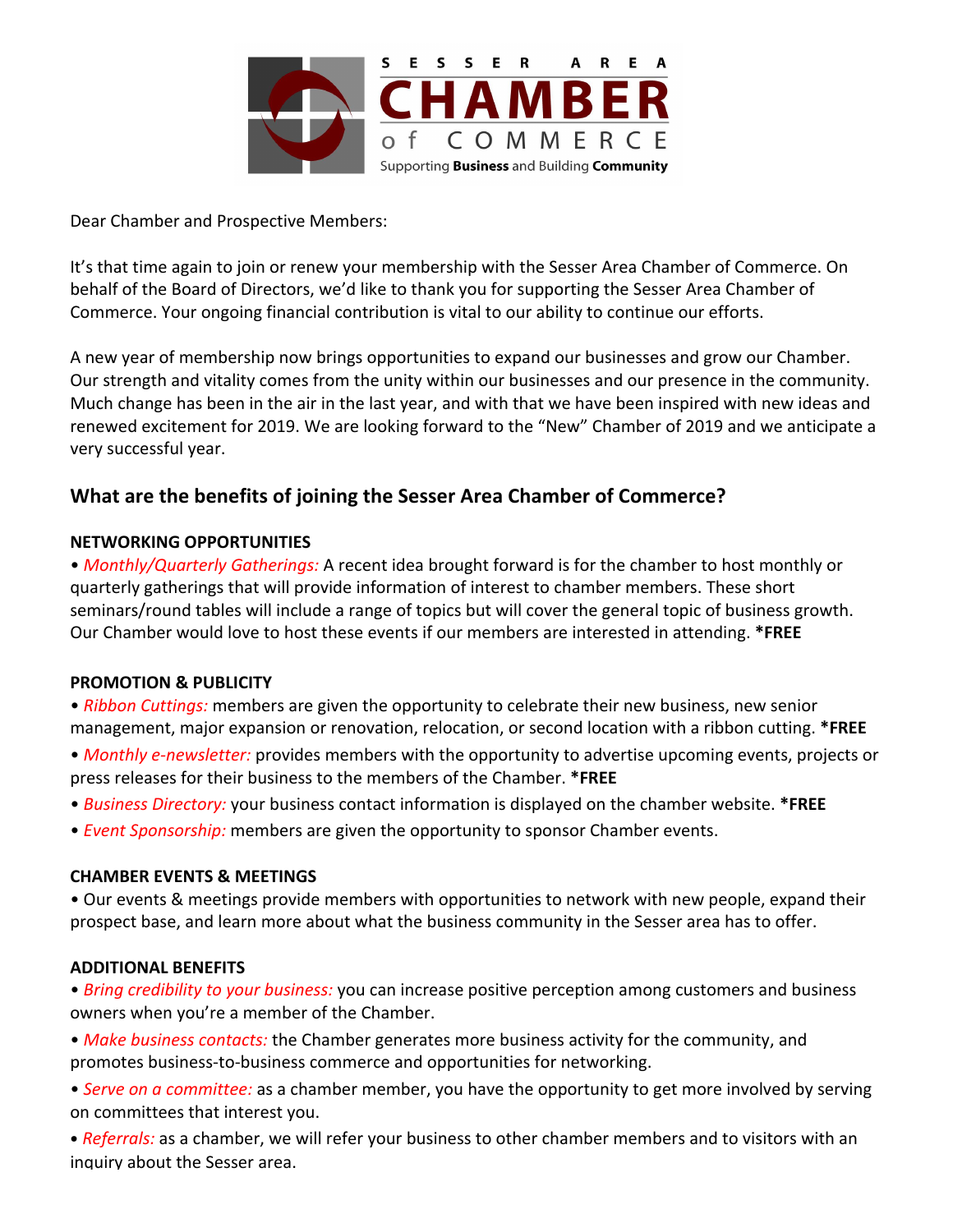# **Sesser Area Chamber of Commerce 2019 Membership Levels**

*Business Level* - \$50 per year

*Non-for-Profit Level - \$35 per year* 

*Individual Level - \$10 per year* 

If you would like to become a member and help us reach our goals for 2019, please fill out the included membership form and mail it with your dues to Sesser Area Chamber of Commerce, 124 W Franklin Ave, Sesser, IL 62884. If you have any questions about the Chamber, feel free to contact us via email at info@sesserchamber.org or give us a call at (618) 625-5566. We look forward to working with and for you to make 2019 a great year.



www.sesserchamber.org Please RSVP by 1/17/19